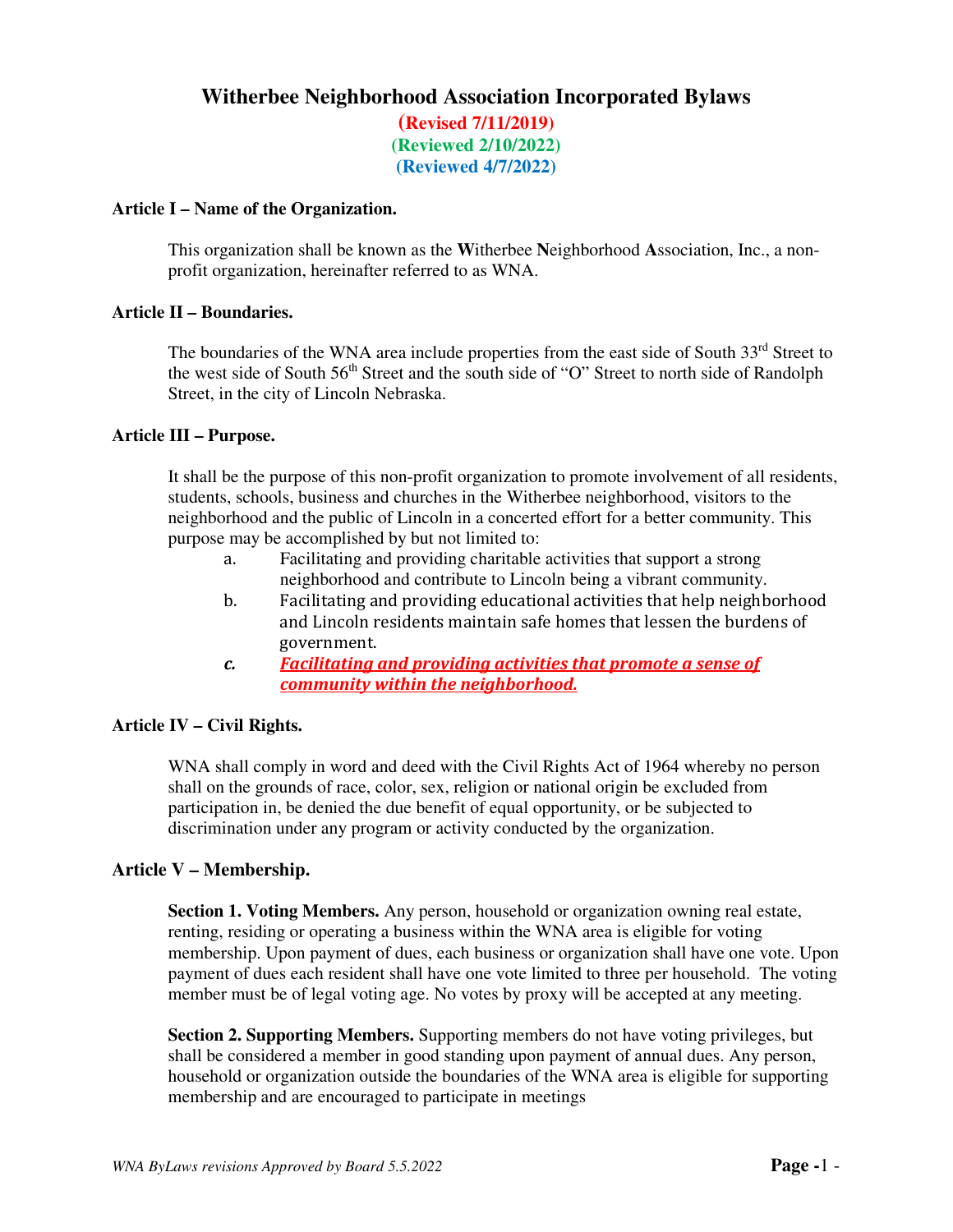### **Section 3. Membership in the WNA** is non-transferable and may not be assigned.

### **Section 4. Privileges and Benefits.**

- a. All members in good standing shall be notified via email, *social media*, *website*, telephone, regular mail or newsletter of all WNA regular and special meetings, at least ten (10) days prior to the meeting.
- b. All members in good standing shall receive the WNA newsletter via *regular mail*, email or regular *delivery to their home.*
- c. Other membership benefits may be conferred by the Board of Directors.

**Section 5. Responsibilities**. Members are encouraged to stay informed and alert the WNA of possible developments or problems in the WNA area.

**Section 6. Removal from membership.** Non-payment of annual membership dues is sufficient cause for removal from membership. Membership may be revoked by  $2/3^{rd}$  vote of the board when sufficient cause exists for such removal other than non-payment.

#### **Article VI - Membership Dues.**

**Section 1. Dues**. Amount and classes of annual membership dues shall be set forth by the Board of Directors. *The membership year is from January 1 – December 31.*

**Section 2. Payment.** *Delete this sentence: Annual dues shall be payable upon initial application for membership with subsequent annual dues paid on or before the annual meeting of each year.* 

*Annual dues shall be payable upon initial application for membership with subsequent renewals due at the beginning of the membership year.* 

**Section 3. Member in Good Standing**. Voting Members and Supporting Members are considered members in good standing after paying their full dues each year.

#### **Article VII - Fiscal Year.**

The WNA fiscal year shall be January  $1<sup>st</sup>$  to December 31st.

#### **Article VIII – Meetings.**

**Section 1. Annual Meeting**. The Board of Directors shall set an Annual Meeting of the members in November of each year. Public notice of the Annual Meeting shall be given at least ten (10) days in advance to all members in good standing. The purpose of the Annual Meeting shall be to elect Directors, Officers and to transact such other business as may come before the meeting. A ballot listing the slate of nominees presented by the Nominating Committee will be provided to membership present. The ballot shall be open for additional nominations from the floor. The directors and officers (except Past President) shall be elected by a majority vote of members at the Annual Meeting of the membership.

**Section 2. Regular Membership Meetings**. Regular meetings are held at 7:00 pm on the first Thursday of each month unless changed by a vote of the Board of Directors.

**Section 3. Special Meetings.** Special meetings of the members, for any purpose or purposes, unless otherwise prescribed by the WNA bylaws, may be called by the President or by a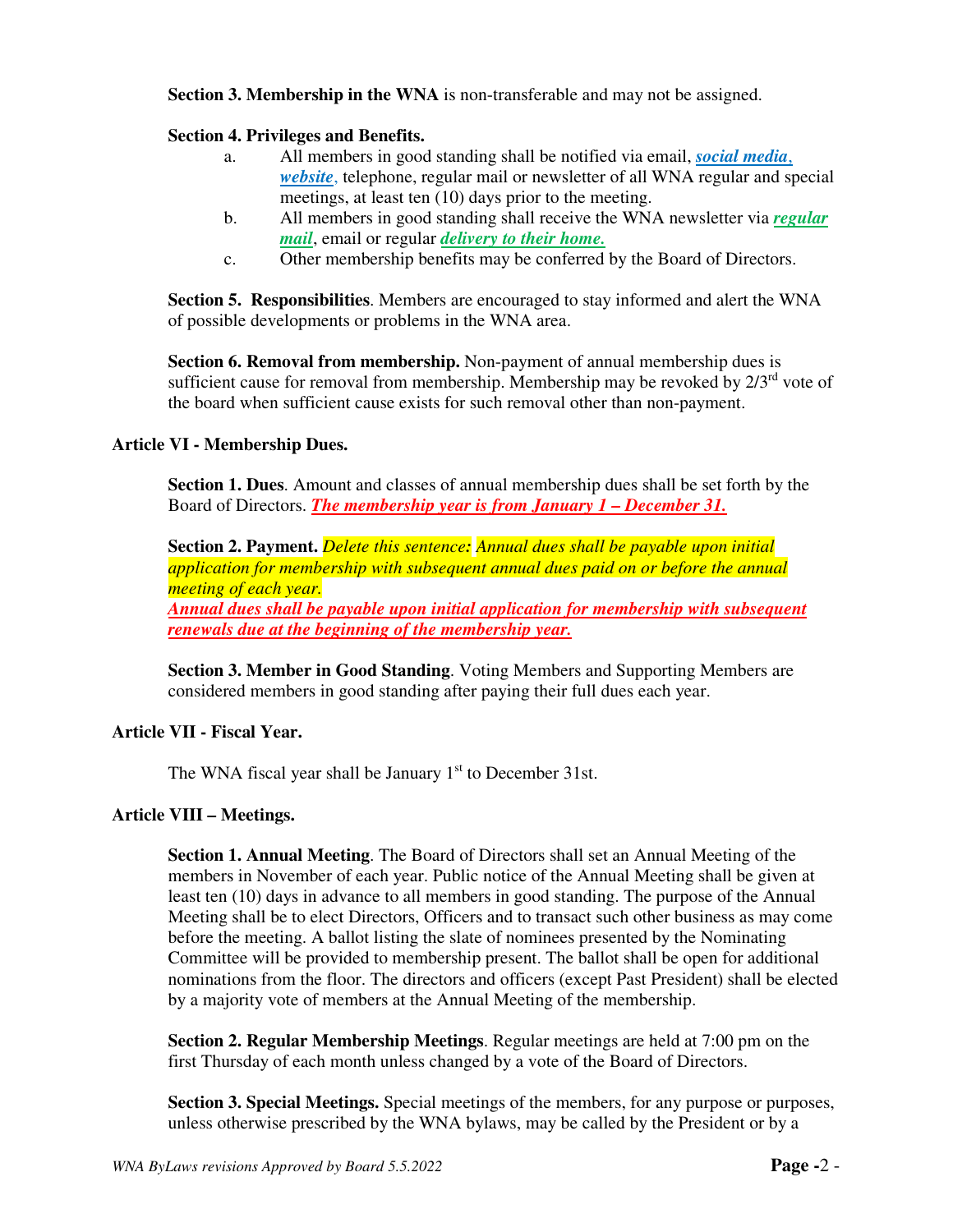majority of the Board of Directors, and shall be called by the President at the request of not less than ten members of the WNA entitled to vote at the meeting.

**Section 4. Place of Meeting**. The Board of Directors may designate any place within the City of Lincoln, NE as the place of meeting for any regular, annual or special meeting of members and/or Directors. *Meetings may also take place by teleconference or audioconference.*

**Section 5. Notice of Meeting.** Notice stating the place, day and hour of the meeting and, in case of a special meeting, the purpose or purposes for which the meeting is called, shall, unless otherwise prescribed by statute, shall be made not less than ten (10) days before the date of the meeting. *Delete this sentence: Notice shall consist of but is not limited to the following: newsletter, newspaper ad, letter sent via U.S. Postal Service, E-mail or phone call to voting members. And replace with this sentence: All members in good standing shall be notified via email, social media, website, telephone, regular mail or newsletter of all WNA regular and special meetings at least ten (10) days prior to the meeting.*

**Section 6. Quorum.** Ten of the voting members shall constitute a quorum at an annual, special or regular meeting of the WNA.

**Section 7. Waiver of Notice.** Any meeting notice may be waived by the person entitled to such notice signing a written waiver before or after the time such notice is due.

**Section 8. Actions.** Any proposal voted upon during a regular or special meeting of members, and approved or defeated, shall be referred to the Board for reconsideration if during the regular or special meeting two board members call for reconsideration.

### **Article IX - Board of Directors.**

**Section 1 Eligibility.** To be eligible to serve as a member of the Board of Directors, an individual must meet the qualifications of a voting member. *Delete: and be a resident of the area))* Board membership is limited to one (1) voting member from each household or business. A Board member may not hold more than one (1) office at a time.

**Section 2 Elections.** see Article VIII Section 1. Annual Meeting

**Section 3 Number and Term.** *The Board shall consist of a minimum of seven (7) and maximum of twelve (12) voting members, to be seated for two (2) year terms by a vote of the membership at the annual meeting in November. Board members may be elected for a second term and may be considered again for the Board after at least one year's absence. At least four directors shall be elected, in alternate years. Delete: except that in 2004 only, at least three (3) shall be elected for one-year terms and at least four (4) for two-year terms.* 

#### *Above paragraph revised to:*

The Board shall consist of a minimum of seven (7) and maximum of twelve (12) voting members, to be seated for two (2) year terms by a vote of the membership at the annual meeting in November. Board members may be elected for a second term and may be considered again for the Board after at least one year's absence. *Up to four directors shall be elected, in alternate years. No more than two board members shall reside outside the Witherbee boundaries. Board members and newly elected officers will take office January*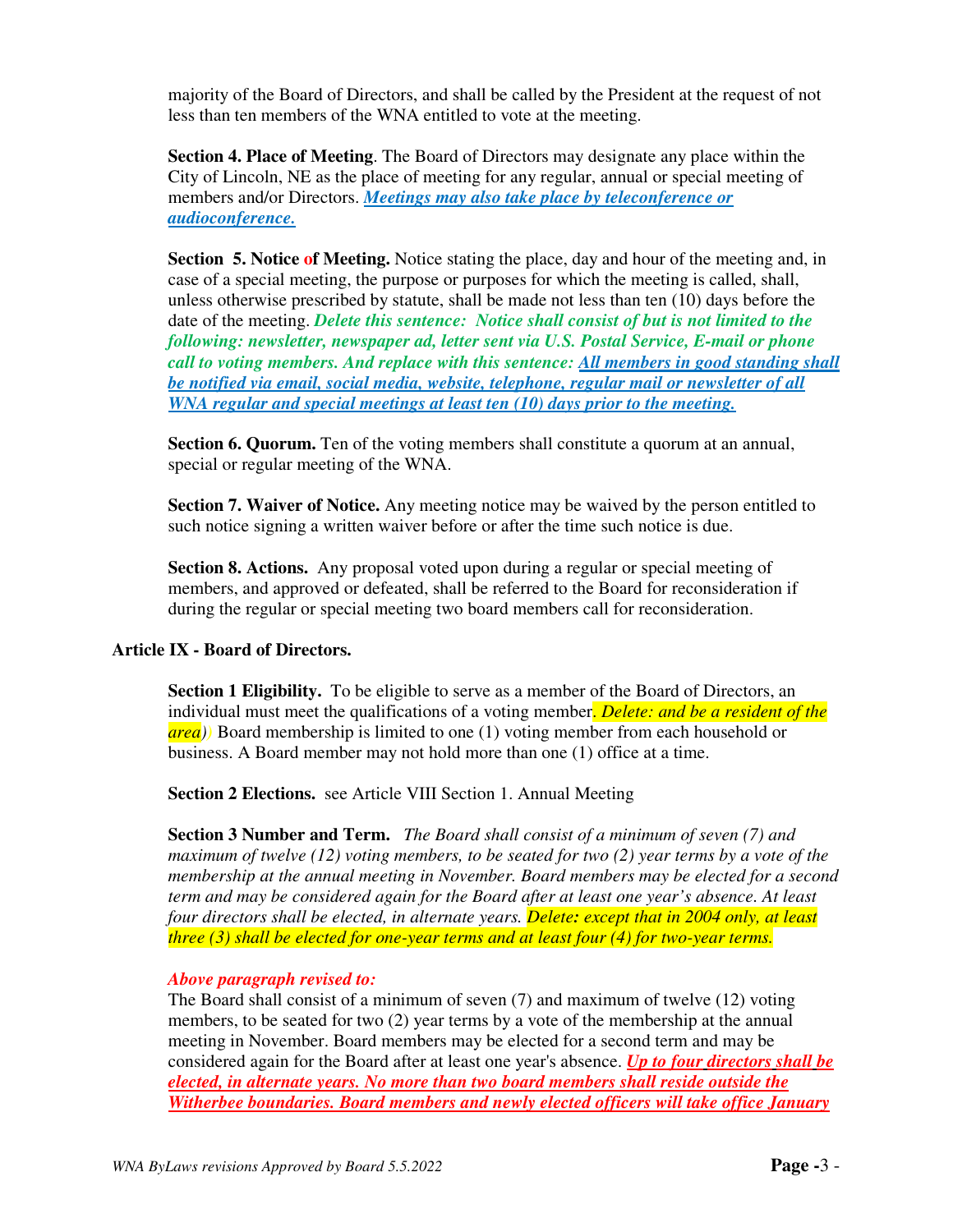# *1 following their election in November***.** *Each Director shall hold office until their successor has been elected.*

**Section 4 Meetings.** The Board will meet quarterly in the months of October, January, April and July. The President or a majority of the members of the Board may call an emergency meeting of the Board. The Board meetings shall be open to WNA members and guests. The minutes shall be available to all members.

**Section 5 Quorum.** A majority of the Board will constitute a quorum for business to be transacted.

**Section 6 Duties** of every Board member shall include but not be limited to:

- a. Fulfill purposes stated in Article III.
- b. Represent WNA in interaction with governmental agencies.
- c. Attend Board meetings and WNA functions.
- d. Recruit membership in, and promotion of WNA.
- e. Approve all monies spent by the organization.
- f. Appoint and approve Committees and Chairpersons of Committees.

**Section 7**. **Attendance**. Any member of the Board of Directors who fails to attend three (3) consecutive scheduled Board meetings is considered to have resigned from the Board even if the individual states that he or she has not resigned.

**Section 8. Vacancy / Appointment / Replacement.** Any member of the Board may be removed at a regular, annual or special membership meeting by a majority vote of the WNA members present when sufficient cause exists for such removal. Such a cause may be, but is not limited to, nonperformance of duty. If any person should be expelled or resign, the Board shall have the authority to replace him or her for the remainder of the term. Any vacancy in any office, which occurs for any reason, shall be filled by a majority vote of the remaining Directors in office. Each officer so elected shall hold office for the un-expired portion of the original term. The Board has the authority to appoint any vacant positions (except Past President) on the board.

*Section 9. E-mail Meeting In the case that certain time sensitive issues need to be resolved before the next Board meeting, or if members are not able to gather for a special Board meeting called by the president, a nonsynchronous email meeting will be a viable substitute for an in-person meeting. The Secretary's record of the email meeting will be considered the minutes and will be reconfirmed at the next meeting of the Board and recorded in the minutes of that meeting.*

### **Article X - Rights and Duties of Officers.**

**Section 1 Eligibility.** Only members of the board shall be eligible to be elected as officers of the WNA as defined in *Article IX, Section 1*. *(This change is a correction, not Article VIII, Section 7)* 

**Section 2 Number and Selection.** The officers of the WNA shall be President, Vice President, Past President, Secretary and Treasurer. The officers (except Past President) shall be elected by a majority vote of members at the Annual Meeting of the membership. *Delete: The officers shall serve as the Executive Committee.*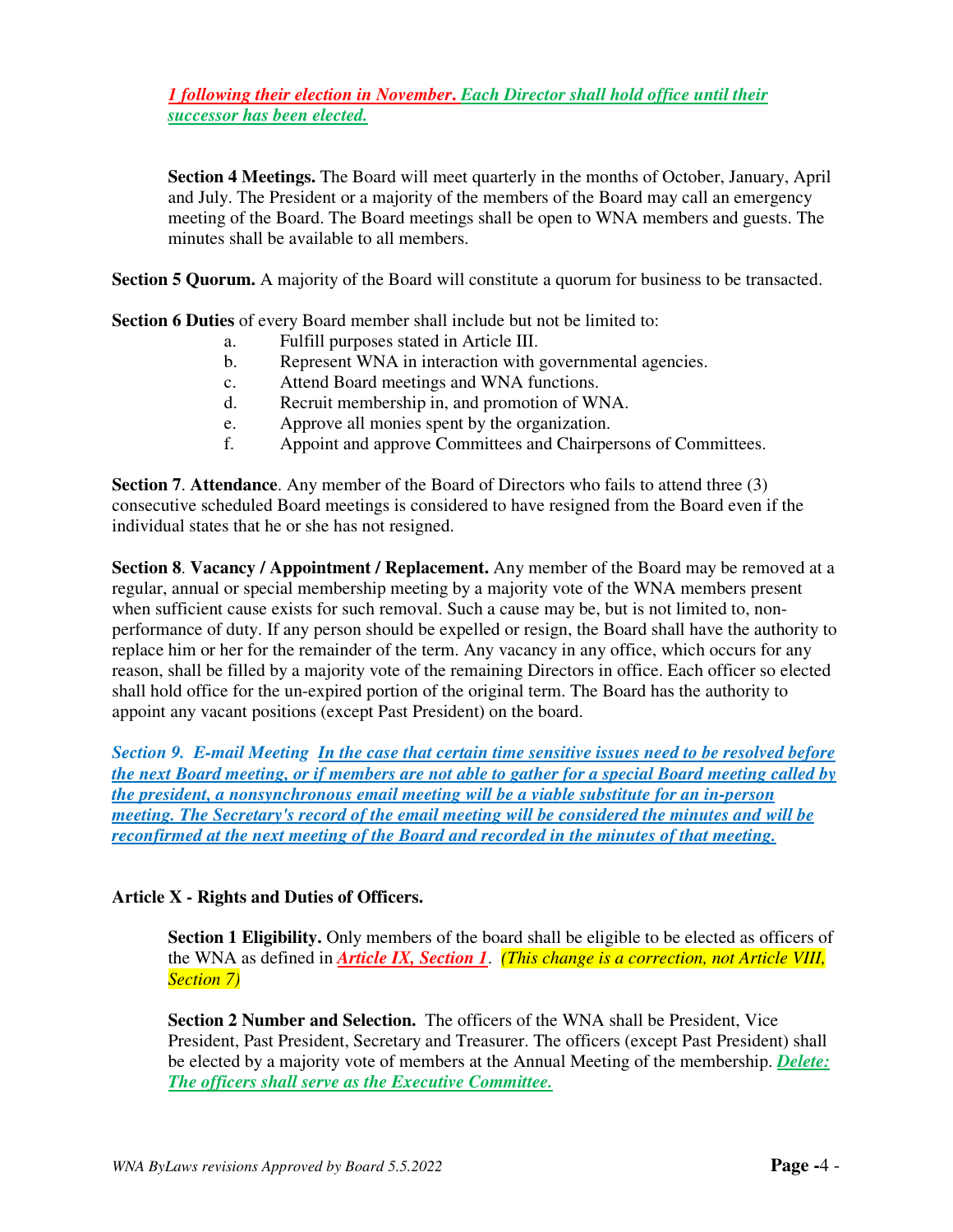**Section 3 Terms.** The term of office shall be for one year and each officer shall hold office until his/her successor shall have been elected and qualified, or until his/her death, resignation or removal. The President will be limited to two consecutive one-year terms in the office of President, but may be considered again for the office of President after at least one year's absence from that office.

**Section 4 The duties of the President** shall include but not be limited to:

- a. Presiding over Regular and Board meetings and shall have executive authority and supervision over the activities of the association within the scope of the by-laws.
- b. Leading WNA in fulfilling the purposes stated in Article III.
- c. Shall have his/her name on the checking and savings accounts of WNA.
- d. Shall receive notice of inspections of the association's books.
- e. Shall ensure that activities of the association are reported at the Annual Meeting of the membership.

## **Section 5 The duties of the Past-President.**

- a. The President, who left office the previous election, shall assist the President during the next year.
- b. If there is no Past President, the office will remain open.

### **Section 6 The duties of the Vice-President** shall include but not be limited to:

- a. Assuming the duties of the President in the absence of the President.
- b. Assisting the President in his/her work.

### **Section 7 The duties of the Secretary** shall include but not be limited to:

- a. Recording the Minutes of each Board and regular meeting and making the minutes available upon request of any member of WNA.
- b. Providing general record keeping duties for the Board.
- c. Be the custodian of the association's records and shall serve as the archivist.
- d. Be responsible for all meeting announcements.
- e. Have a copy of the Association By-Laws available at all meetings for reference.

**Section 8 The duties of the Treasurer** shall include but not be limited to:

- a. Maintain accurate financial records, deposit all monies received for the association in the bank regularly in an account or accounts opened at the direction of the Board of Directors.
- b. Providing written reports of WNA's finances for each Board meeting and regular membership meetings or on the request of any Board member.
- c. Preparing an annual financial report for the annual meeting.
- d. Receive all membership dues, contributions and funds from any and all other sources and be the custodian of all funds of the association.
- e. Maintain a current detailed listing of individuals who have paid dues in full. Provide such listing to the Secretary within thirty (30) days of receipt and within ten (10) days of any required public notice announcement to voting members.
- f. Pay all bills with two (2) officer signatures as directed by the Board of **Directors**

*Delete: Section 9 The duties of the Executive Committee shall include but not be limited to:*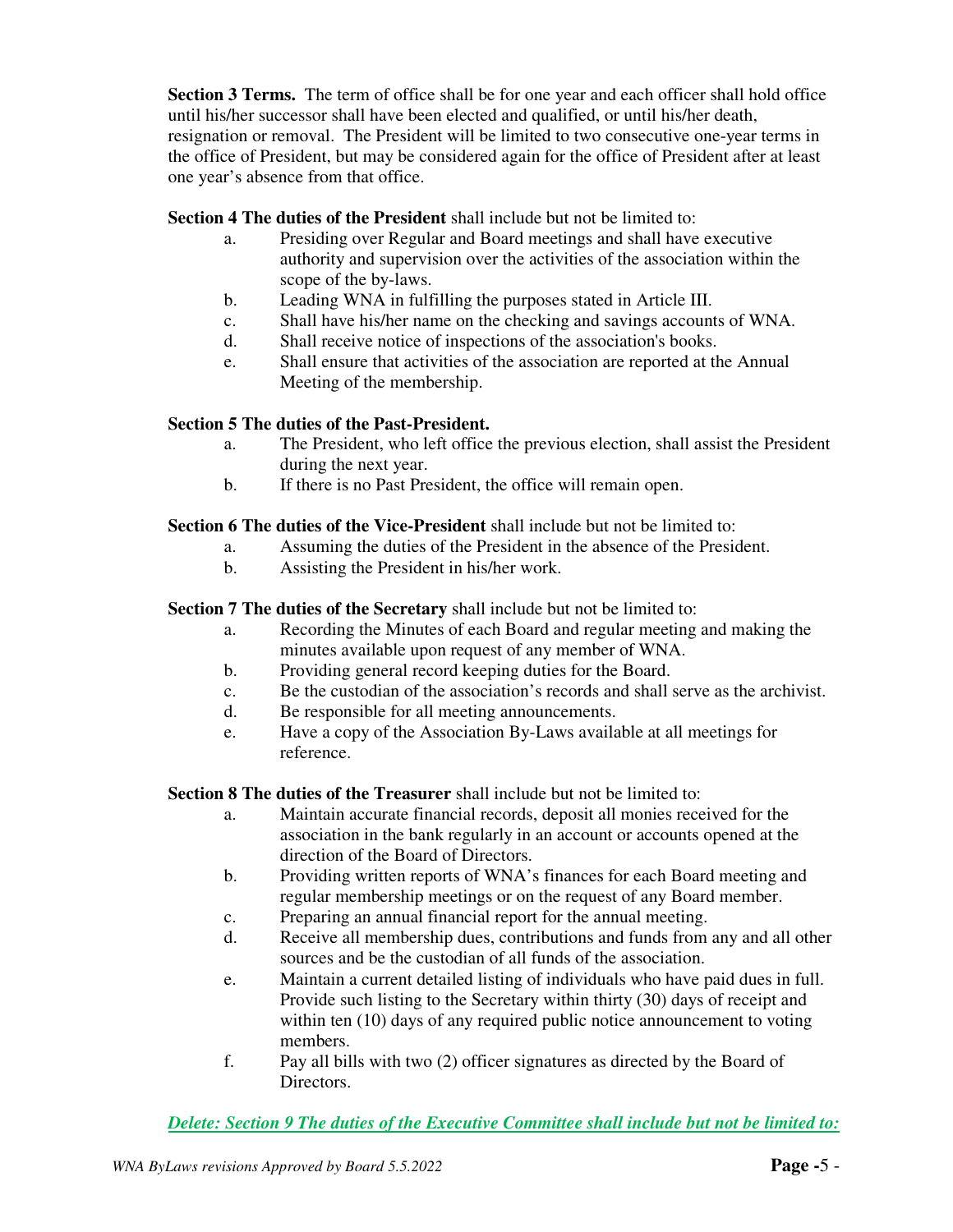#### **Article XI – Committees.**

**Section 1 Appointment.** The Board of Directors shall appoint any committees as the need arises. When the objective for which the committee was appointed has been attained the committee shall cease to exist.

**Section 2 Nominating Committee.** *Notwithstanding above, the Board shall elect a Nominating Committee consisting of three voting non-Board members at least two months* in *advance of the annual meeting. Strike "non-Board" and "at least two months" so that Section reads: Notwithstanding above, the Board shall elect a Nominating Committee consisting of three voting members in advance of the annual meeting.* This committee shall prepare a slate of Directors and Officer Candidates, who are voting members, to be presented at the Annual Meeting. In addition to this slate, the chair at the annual meeting shall receive nominations from the floor.

#### **Article XII - Parliamentary Authority.**

Robert's Rules of Order Newly Revised shall govern the proceedings of the organization in case of dispute or where not provided for in the bylaws.

#### **Article XIII - Amendment Of The Bylaws.**

At any regularly called Board meeting, a recommendation that these Bylaws may be amended, altered or repealed in whole or in part, by a majority of the Board of Directors providing a ten (10) days prior notice has been given to each Board member. All amendments, alterations or items to be repealed must be approved by a majority vote of the voting membership present at the next regular membership meeting of WNA. All WNA members shall receive notice of such recommendations at least ten (10) days before the next regular membership meeting. Proposed changes shall be available for review, to any voting member, from the Secretary, prior to the meeting as well during the meeting.

#### **Article XIV – Dissolution and Final Liquidation.**

**Section 1.** In the event of dissolution of the WNA, all of the property and assets of the WNA, except property or assets held by the WNA upon condition requiring return, transfer or conveyance upon dissolution, and property or assets held by the WNA subject to limitations permitting their use only for charitable, eleemosynary, benevolent, educational or similar purposes, shall be distributed to the Lincoln Parks Foundation, after paying or making provisions for the payment of all debts, obligations, liabilities, costs and expenses of the WNA. Any such assets not so disposed of shall be disposed of by a Court of Competent Jurisdiction of the county in which the principal office of the corporation is then located, exclusively for such purposes or to such organization or organizations, as said Court shall determine, which are organized and operated exclusively for such purposes.

**Section 2.** However, in the event of any such dissolution, none of the property or assets of the WNA shall be distributed to members, directors, or officers of the WNA, or to any private individual.